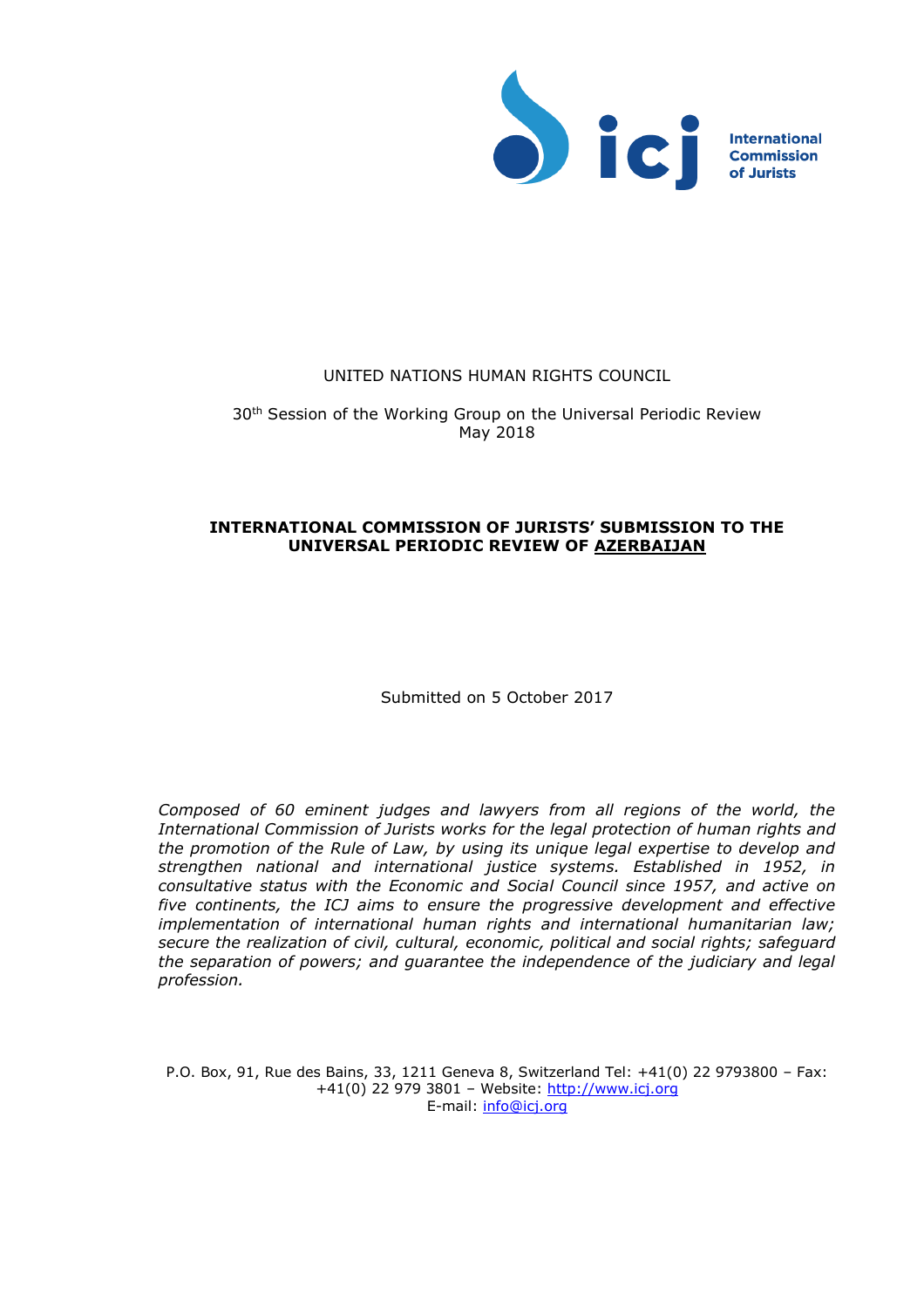# **SUBMISSION OF THE INTERNATIONAL COMMISSION OF JURISTS TO THE UNIVERSAL PERIODIC REVIEW OF AZERBAIJAN**

### **Introduction**:

- 1. The International Commission of Jurists (ICJ) welcomes the opportunity to contribute to the Human Rights Council's (HRC) Universal Periodic Review (UPR) of Azerbaijan.
- 2. These observations are based on the ICJ's report "*Defenceless defenders: Systemic problems in the legal profession of Azerbaijan*", published in September 2016 following a research mission to the country. <sup>1</sup> The report analyses Azerbaijan's legislation governing the legal profession, the situation of lawyers in practice, in particular, in relation to the lack independence of the legal profession, as well as the role that the Bar Association plays in attacks on lawyers. The ICJ appends its report to this submission and hopes that its findings and recommendations will assist the UPR WG and the HRC in their UPR of Azerbaijan.

### *Harassment of lawyers*

- 3. In Azerbaijan, the legal profession lacks independence; individual lawyers often face harassment for exercising their functions, including through criminal prosecutions, disciplinary action, and other administrative measures. Disbarments of lawyers who work to protect human rights, along with criminal prosecutions, searches and measures such as freezing of assets of such lawyers, are part of a wider picture of harassment of human rights defenders, including not only lawyers, but also journalists, NGO workers and others.
- 4. Independent lawyers, especially those representing clients in "sensitive" cases, may face disciplinary action. Disciplinary procedures are often not carried out on the basis of objective criteria, and lack predictability and transparency. As detailed in the ICJ report mentioned above, the organization found that disciplinary as well as criminal proceedings are used against lawyers in ways that amount to harassment of, or reprisals against, lawyers for the proper exercise of their professional duties, and are premised on the identification of lawyers with the causes of their clients, contrary to international standards on the independence of lawyers.<sup>2</sup> In addition, it appears that in some cases lawyers are subjected to sanctions as a result of exercise of their freedom of expression, contrary to article 19, ICCPR.
- 5. The ICJ report raises concern regarding the lack of clear criteria in law, practice or guidance, for the imposition of the most severe disciplinary penalty against lawyers, namely, their disbarment. The absence of such criteria leads to problems in practice, opening the way for the application of uneven, arbitrary or discriminatory standards in the award of the qualification necessary to become a lawyer, <sup>3</sup> and for arbitrary attacks against lawyers through disciplinary proceedings. Even where clear procedures are in place, compliance with them is typically poor. For example, although it is welcome that the rights of lawyers in disciplinary hearings are enshrined in the Charter on the Disciplinary Commission,<sup>4</sup> in practice, these rights are often disregarded, contrary to both Azeri law, and to international human rights law.<sup>5</sup>
- 6. The ICJ report analyses a series of cases of harassment of lawyers; its conclusions are that the proceedings before the Disciplinary Commission and Presidium of the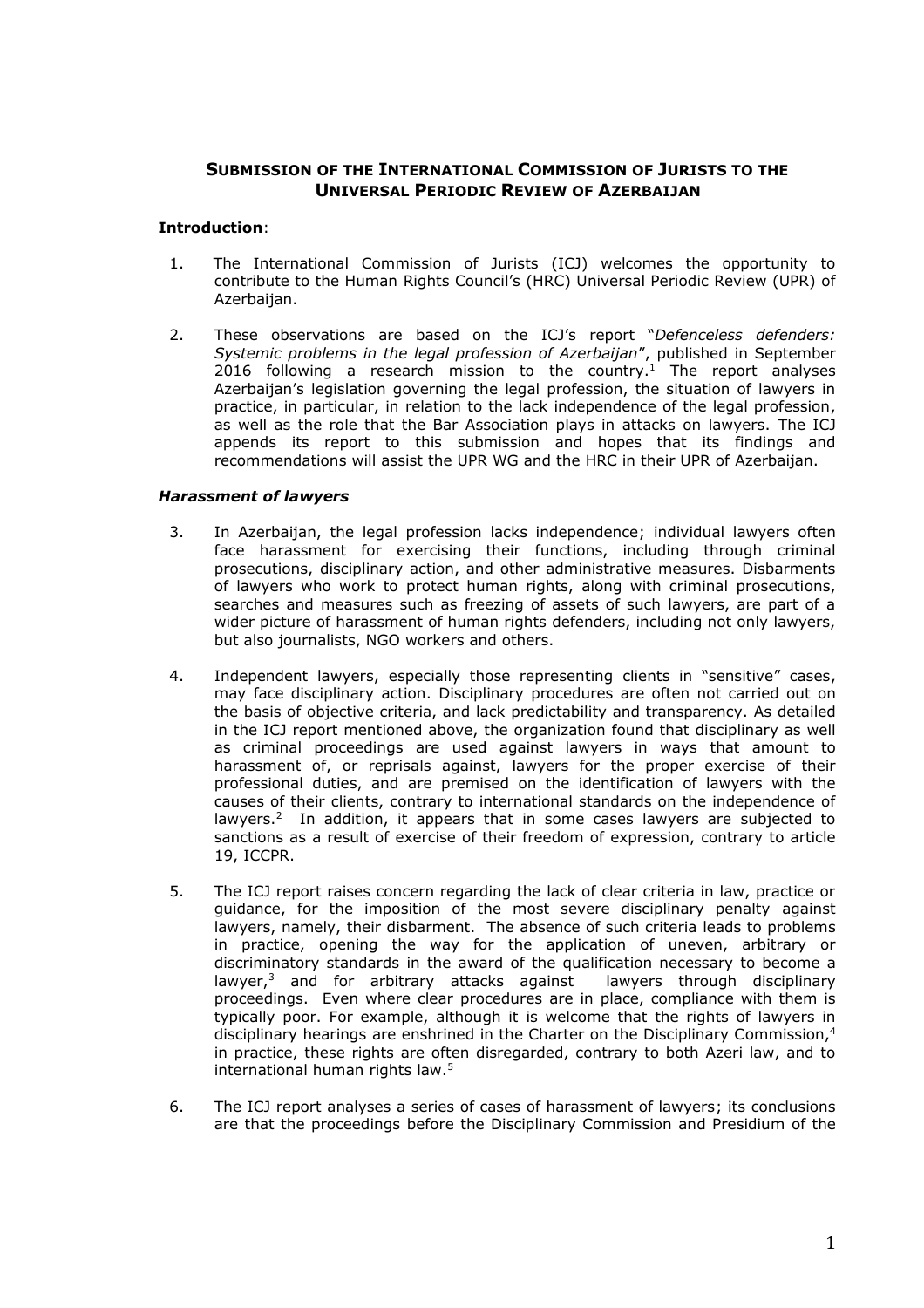Collegium in practice consistently do not meet international standards on the right to a fair hearing.<sup>6</sup> For example, there is evidence of disregard for the equality of arms principle in such proceedings. Particularly worrying are reports that lawyers are disbarred without being notified about the hearing that may culminate in their disbarment, and that they are not afforded access to relevant documents in the possession of the Collegium. Another common problem is that lawyers are often not provided with the decision in their case, inhibiting their ability to appeal against such decision to the courts. Moreover, an appeal to the courts in these cases does not appear to be an effective remedy against arbitrary decisions. Furthermore, procedural weaknesses in disciplinary processes raise concern about the rights of the lawyer concerned to a fair hearing, <sup>7</sup> and of sanctions in violation of the lawyer's human rights, including the rights to freedom of expression,<sup>8</sup> freedom of association<sup>9</sup> and respect for private life.<sup>10</sup>

7. The ICJ also found that the end result of the work of the Bar Association's Qualification Commission following the adoption of the law on Advocates and Advocates Activity in 1999 is a dramatic shortage of lawyers in the country. The qualification process to become a practising lawyer itself suffers from a lack of objective criteria for the evaluation of candidates, and its application is mired in arbitrariness. Rules and guidelines both for the members of the Qualification Commission and candidates seeking to join the profession are key in ensuring a level of objectivity and fairness of the system of qualification.

## *Access to justice*

- 8. The availability or absence of legal assistance often determines whether or not a person can access the relevant proceedings or participate in them in a meaningful way.<sup>11</sup> Therefore, the shortage of lawyers described above may impede access to justice in Azerbaijan and undermine the exercise of the right to a lawyer under Articles 14 of the ICCPR, in particular the right to defend oneself through legal assistance of one's own choosing, $12$  as well as 2.3. of the ICCPR, which, in this context, entitles the individual concerned to enjoy the right to an effective judicial remedy.
- 9. Furthermore, the harassment of lawyers described above may too lead to violations of the rights of their clients guaranteed under international human rights law, including among others, the rights to fair trial,<sup>13</sup> the right to liberty,<sup>14</sup> and freedom from torture or other ill-treatment.<sup>15</sup>

### *Lack of Independence of the Bar Association*

10. In its report the ICJ concluded that, despite a detailed legal framework, the Bar Association suffers from serious institutional weaknesses and does not operate as an independent self-governing institution. Constituent bodies of the Bar Association are under the direct influence of its leadership, and appear to have insufficient leeway to carry out their functions in an independent manner. There are serious failings in regard to transparency, accountability to its members, and democratic participation of lawyers in the governance of the Bar Association. The Bar Association has failed to hold a Conference of lawyers in several years. This calls into question the legitimacy of some of its governing bodies such as the President and the Presidium, which have not been re-elected within the time period provided by law, and currently hold offices outside the periods proscribed by law.<sup>16</sup> While the ICJ welcomes the reports of new elections of the President of the Bar Association to be held in December 2017, the problem persists.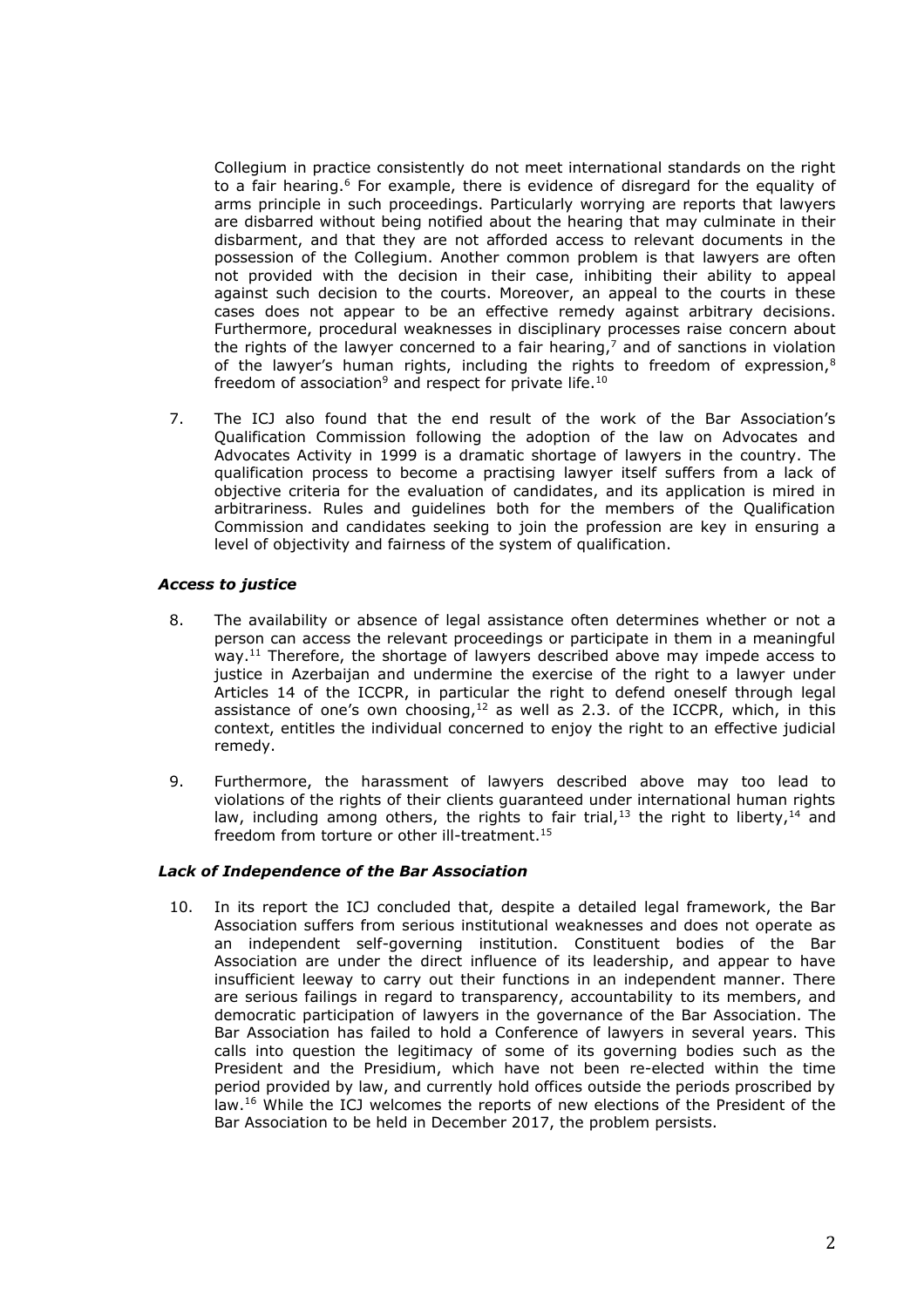11. The ICJ report details how the Bar Association's lack of independence has affected the ability of lawyers to discharge their proper role in the protection of human rights, including the right to a fair trial of their clients.<sup>17</sup> For example, the Bar Association has so far failed to strive to protect its members from harassment, in particular from abusive disciplinary proceedings. To the contrary, because of its lack of independence, it has functioned, in practice, as an instrument of the executive to repress the independence of lawyers, rather than to defend it.

### **Concerning international human rights instruments and mechanisms**

- 12. In the last UPR cycle, Azerbaijan accepted the recommendations to become a party to the Optional Protocol to the International Covenant on Economic, Social and Cultural Rights; the Third Protocol to the Convention on the Rights of the Child; and to the International Convention for the Protection of All Persons from Enforced Disappearance..
- 13. However, to date, Azerbaijan has not lived up to these commitments undertaken under the last UPR cycle.

#### **Recommendations**:

14. The ICJ calls upon the Working Group and the HRC to recommend to the authorities of Azerbaijan the following:

#### *On Harassment of lawyers*

- **15. The independence and role of lawyers must be respected by all institutions of the State: executive, legislative and judicial, and by all public authorities. No executive or judicial authority should initiate or threaten lawyers with criminal, administrative, economic or other sanctions for any action taken in accordance with recognized professional duties, standards and ethics.**
- **16. The role and duty of lawyers to represent their clients must be respected; lawyers should never be identified with their clients or their clients' causes merely as a result of the discharge of their duties in representing their clients, including those whose views are in opposition to those of the government.**
- **17. Governmental authorities, in co-operation and consultation with the Bar Association and with lawyers themselves, should take steps to ensure that lawyers are protected from intimidation, hindrance, harassment or other improper interference in their work.**

#### *On access to justice*

**18. The Bar Association should strive to ensure, through promotion of the profession and the qualification process for lawyers, that there is a sufficient number of advocates providing legal advice in all regions in Azerbaijan to uphold the principle of access to justice and the right to an effective remedy for violations of human rights, and to ensure that defendants in criminal cases enjoy the right to independent legal advice and an effective defence, in accordance with their right to a fair trial.**

*On independence of the bar association*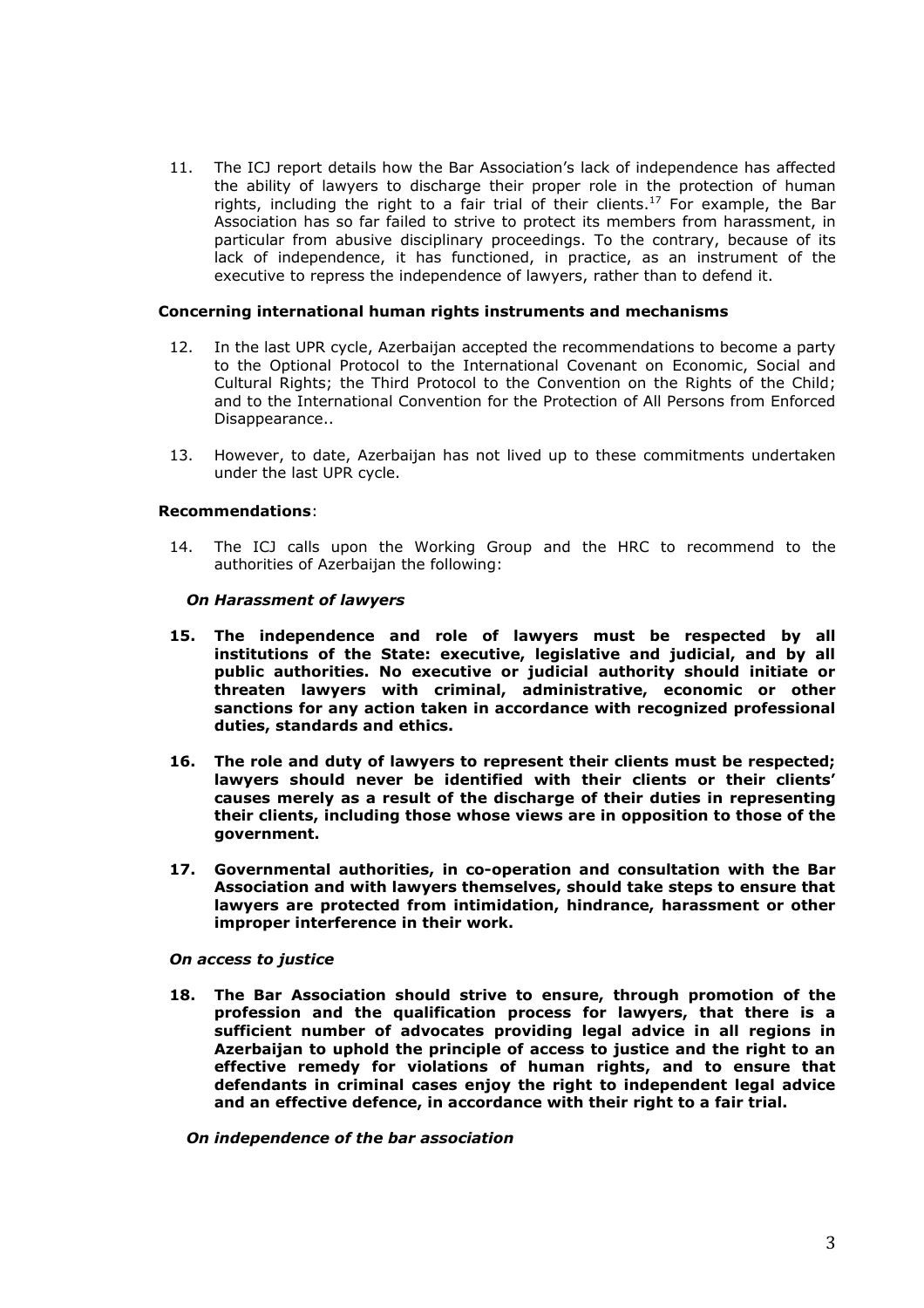- **19. The Bar Association should reconsider the role it plays in the governance of the legal profession. It should initiate, through a consultative process, an internal reform based on the principles of independence of the profession, high standards of legal practice, the protection of lawyers from threats, harassment and hindrance in their work, and the democratic participation of its members. This process should involve its members, and other relevant national and international actors, including experts, academics, members of the judiciary and the Ministry of Justice, as well as other justice professionals, along with national and international civil society actors engaged with human rights matters and the administration of justice, and intergovernmental organisations.**
- **20. Elections to all the elected positions within the Bar Association should be held in a timely manner in accordance with the Law on the Bar Association and Advocates Activity; no official position should be occupied after the expiry of the term of office prescribed by law; independent candidates, including those who defend clients in "sensitive" cases, should be allowed to run for elected positions of the Bar Association.**
- **21. The requirements of the law regarding holding sessions of the bodies of the Bar Association, in particular the General Meeting and Conference, should be strictly adhered to, so as not to undermine the legitimacy of the bodies of self-governance of the Bar Association.**
- **22. The Bar Association and its relevant constituent bodies should adopt all rules and procedures necessary for the governance of the profession, in accordance with the law, including regulations on the qualification procedure. These rules and procedures should be in line with international law and standards on the role of lawyers.**

### *On international human rights instruments and mechanisms*

**23. To become a party to the Optional Protocol to the International Covenant on Economic, Social and Cultural Rights; the Third Protocol to the Convention on the Rights of the Child; and to International Convention for the Protection of All Persons from Enforced Disappearance.**

# **ENDNOTES**

 $\overline{a}$ 

<sup>1</sup> This submission is largely based on the ICJ report "*Defenceless defenders: Systemic problems in the legal profession of Azerbaijan*" (hereinafter "ICJ report"). Whenever reference is not provided in this submission, sources and citations can be found in the report at [https://www.icj.org/azerbaijan](https://www.icj.org/azerbaijan-the-independence-and-role-of-lawyers-must-be-respected-icj-report-says/)[the-independence-and-role-of-lawyers-must-be-respected-icj-report-says/.](https://www.icj.org/azerbaijan-the-independence-and-role-of-lawyers-must-be-respected-icj-report-says/) The said report is annexed to this submission.

<sup>2</sup> ICJ Report, page 30 and following. See, UN Basic Principles on the Role of Lawyers, Principle 18

<sup>3</sup> See, *Law On Advocates and Advocates' Activity*, of 28 December 1999, No. 783-IQ, articles 8 and 13(IX).

<sup>4</sup> See, *Charter on the Disciplinary Commission*.

<sup>5</sup> See, ICJ Report, Chapter II at page 21 and following.

<sup>6</sup> Notably, in ICJ Report, Chapter III, those of Intigam Aliyev, Gurban Mamedov, Alaif Ghasanov, Namizad Safarov, Hidayat Suleymanov, Latifa Aliyeva, Osman Kazimov, Khalid Baghirov, Muzaffar Bakhishov, Elchin Namazov, Shafiga Naghiyeva and Yalkin Imanov. See, *Law On Advocates and Advocates' Activity*, *op. cit.*, article 22.

<sup>&</sup>lt;sup>7</sup> Article 14 ICCPR

<sup>8</sup> Article 19 ICCPR